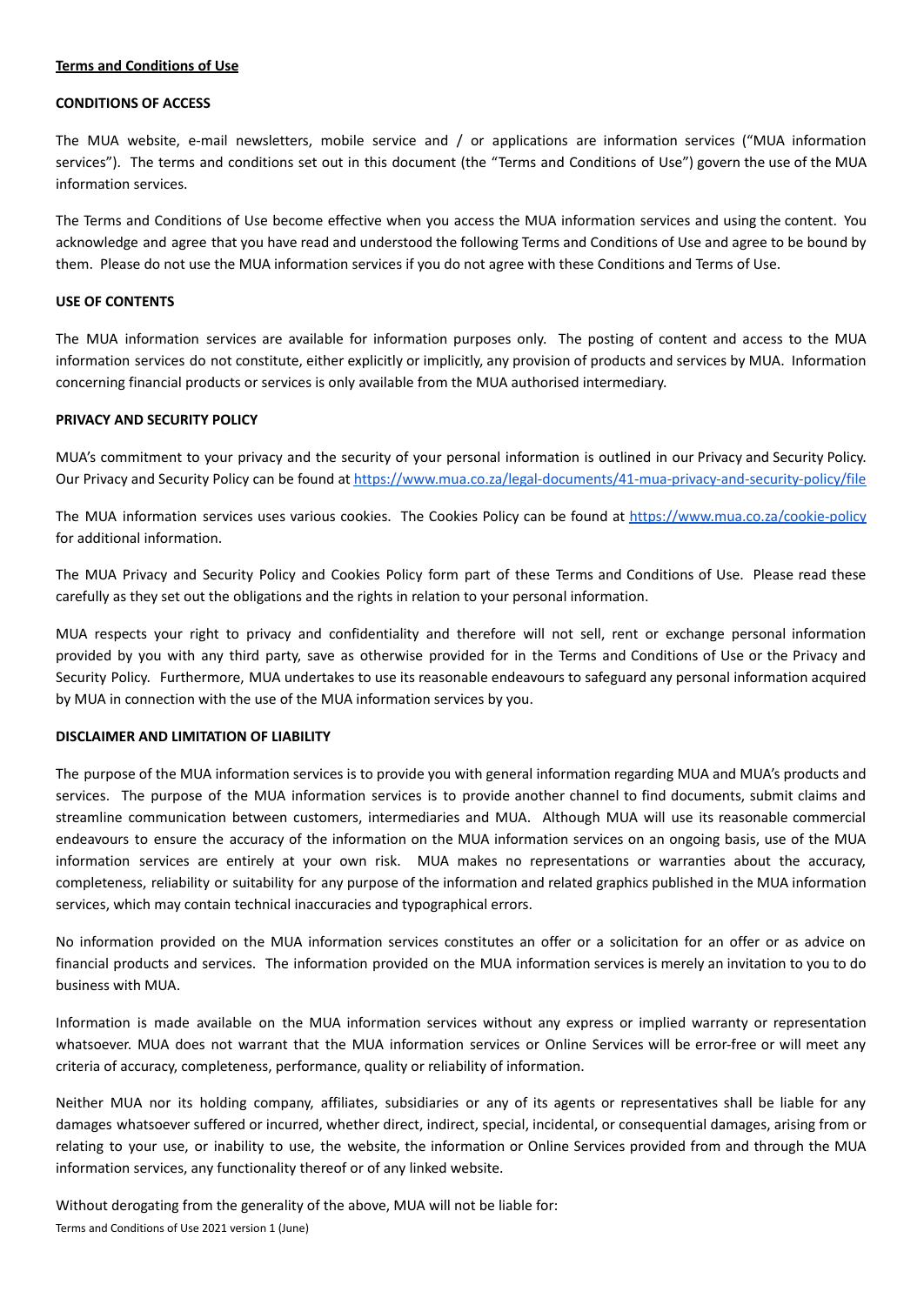- any malfunction, interruption, downtime or other failure of the MUA information services, the online services, the MUA computer system, databases (or any of its components), for whatever reason, or any other failure of goods or services provided by third parties, including, without limitation, third party systems such as the public switched telecommunication service providers, internet service providers, electricity suppliers, local authorities and certification authorities.
- any loss or damage suffered by you in respect of orders, purchases or disposal of goods and services from third parties based on the information provided on the MUA information services.
- any loss or damage in respect of your data or other data directly or indirectly caused by malfunction of the MUA computer system, third party systems, power failures, unlawful access to or theft of data, computer viruses or destructive code on our system or third-party systems, programming defects, negligence on our part; and/or
- any event over which MUA does not have direct control.
- any personal information submitted via the internet. It shall be treated as confidential and even though reasonable steps have been taken to safeguard such information under no circumstances will MUA be responsible for any loss, damage or harm suffered by you or a third party as a result of the transmission of confidential or other information to MUA via the internet, any transmissions by MUA that you have expressly or implicitly authorised MUA to make, or for any errors or changes made to any transmitted information. MUA reserves the right to request independent verification of any information transmitted via the MUA information services or any Online Service.

MUA reserves the right, at any time and without notice, to revise the contents of the MUA information services including these Terms and Conditions of Use. Any changes to these Terms and Conditions of Use will be posted on the MUA information services and by continuing to use the MUA information services, following any such change, you will signify that you agree to be bound by the revised Terms and Conditions of Use.

### **SOFTWARE**

You acknowledge that any software made available for download on or via the MUA information services is governed by licence conditions and agree that you indemnify MUA against any breach by you of these licence conditions.

MUA does not expressly or implicitly warrant that any files, downloads or applications via the MUA information services are free of viruses, or anything else that has contaminating or destructive properties with the ability to corrupt or affect the operation of your computer, database, network or other information system.

# **HYPERLINKS**

The MUA information services may contain links, including hypertext links to websites operated by third parties ("Third Party Websites") or pages that are not under the control of MUA. The operation and content of Third Party These links are provided for your information and convenience and the inclusion of any link does not imply endorsement by us in any way of the website to which a particular link leads. Websites shall be determined by the relevant third party which controls the website, and this will be governed by separate terms and conditions. It is your responsibility to become acquainted with such terms and conditions as MUA accepts no responsibility or liability for the content of any other website.

MUA prohibits the establishment of any hyperlink, frame, metatag or similar reference, whether electronically or otherwise, to the MUA information services by anyone, save with MUA's prior written approval, which approval may be withheld for any reason whatsoever.

#### **INTELLECTUAL PROPERTY RIGHTS**

The content on the MUA information services, including but not limited to, software, databases, text, graphics, icons, application functions, logos, hyperlinks, multimedia works, private information and designs are the property of or licensed to MUA or third parties. Subject to the rights afforded to you in these Terms and Conditions of Use, if any, all MUA's rights to intellectual property on the MUA information services are expressly reserved.

You are authorised to view and download one copy electronically and print in hard copy content of the website, solely for the purpose of using the MUA information services to seek a quote or buy products and services. All trademarks, logos and designs, whether registered or not, used on the website are subject to the copyright of MUA or third parties and belong to MUA or third parties and are protected by both national and international intellectual property laws. Any other use of the content on the Terms and Conditions of Use 2021 version 1 (June)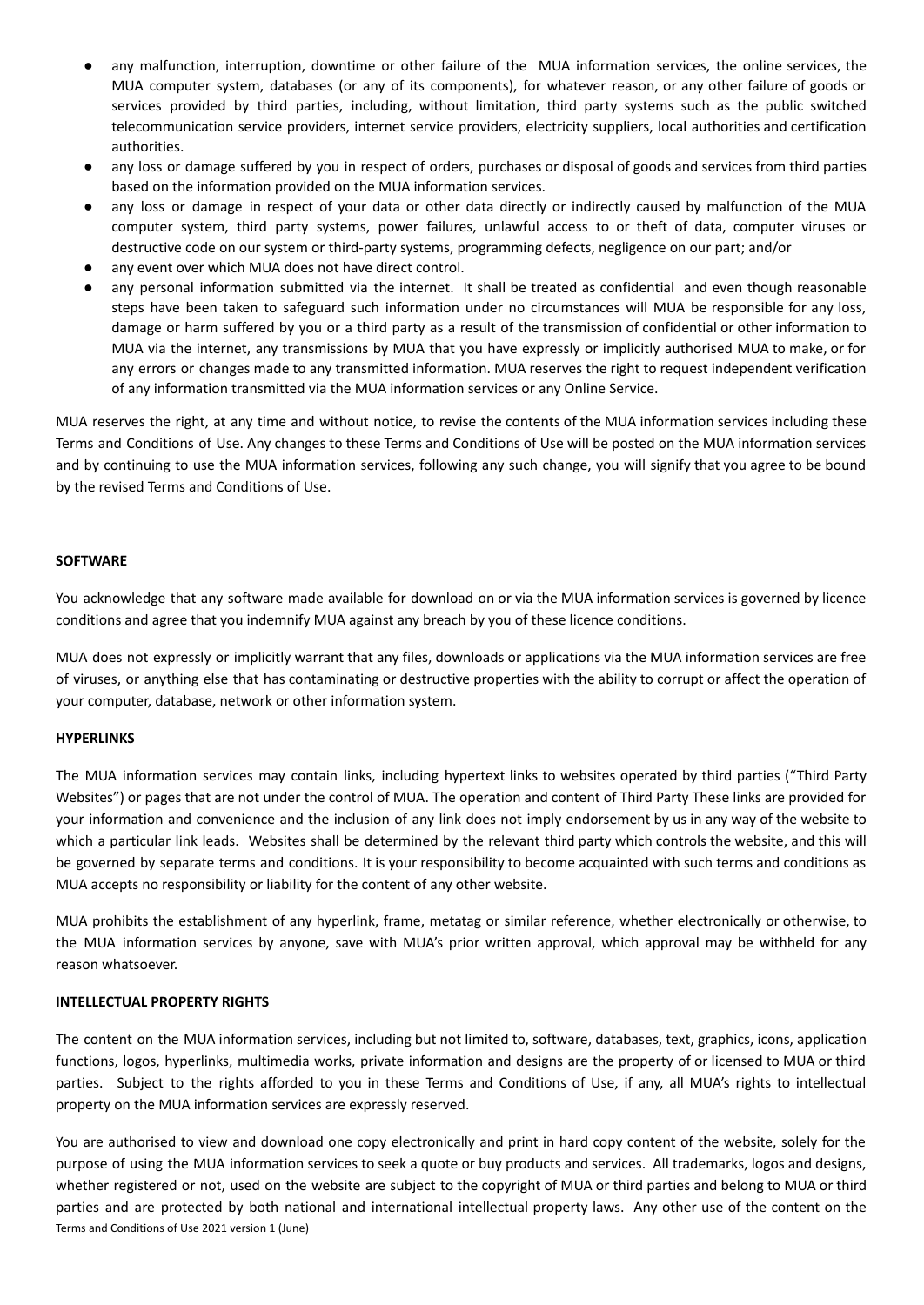MUA information services (including reproduction for purposes other than those noted above, alteration, modification, distribution or republication) without prior written permission is strictly prohibited.

# **COMMENTS POSTED**

The MUA information services make provision for you to comment on the services provided by MUA and for agents and employees to respond thereto by way of interactive "blogging". Information, ideas and opinions expressed by an agent, representative or employee of MUA on the MUA information services should not be regarded as professional advice or the official opinion of MUA. MUA reserves the right, but not the obligation, to monitor and edit or remove any information posted to the MUA information services.

You agree not to post or transmit any comments to the MUA information services which are illegal, defamatory, infringing, harassing, obscene, commercial advertising, personal marketing, profane, untrue, incorrect or harmful, abusive, threatening, vulgar, obscene or that constitutes hate speech. MUA reserves the right to report any such comments posted by you to the appropriate authorities.

If you post unsolicited content or other information to the MUA information services, and unless otherwise indicated by you, you grant MUA a non-exclusive, royalty-free, perpetual, irrevocable, and fully sub-licensable right to use, reproduce, modify, adapt, publish, translate, create derivative works from, distribute, and display such information throughout the world in any media. You grant MUA the right to use the name that you submit in connection with such information, if it so chooses.

#### **ONLINE SERVICES TERMS**

The Online Services provided by MUA on the non-public areas of the website are subject to certain registration procedures and approvals ("Online Services Terms) which may be accepted or rejected by MUA in its sole and absolute discretion. These Online Services are governed by the Online Services Terms:

### **Registration and authorisation**

Only the director/key individual of the service provider company seeking access to any Online Service has the authority to activate or deactivate an account(s). This is a fraud prevention mechanism and ensures that the critical business information is safe. During the activation process the director/key individual may nominate an employee(s) to have access to an individual account linked to the same service provider profile. On termination of the employment agreement between the service provider company and the authorised employee, the director/key individual is responsible for notifying MUA to deactivate the individual account.

#### **User ID and password**

Once subscribed to any Online Service, which includes, but not limited to, The Broker portal via the MUA website or web-based access each authorised individual will be provided with a user identifying name and a password and is entirely responsible for:

- Maintaining the confidentiality of the password.
- All activities (authorised or unauthorised) that occur in the specific account.
- Notifying MUA immediately of any unauthorised use of the user id and/or password or any other breach of security that you become aware of.
- For losses suffered by MUA or a third party due to unauthorised use of the user id and/or password.
- Adherence to the Terms and Conditions of Use and the Online Services Terms.
- Notifying MUA should any of the personal information linked to the account change.

If there is a conflict between the Online Services Terms and these Terms and Conditions of Use, the former will prevail.